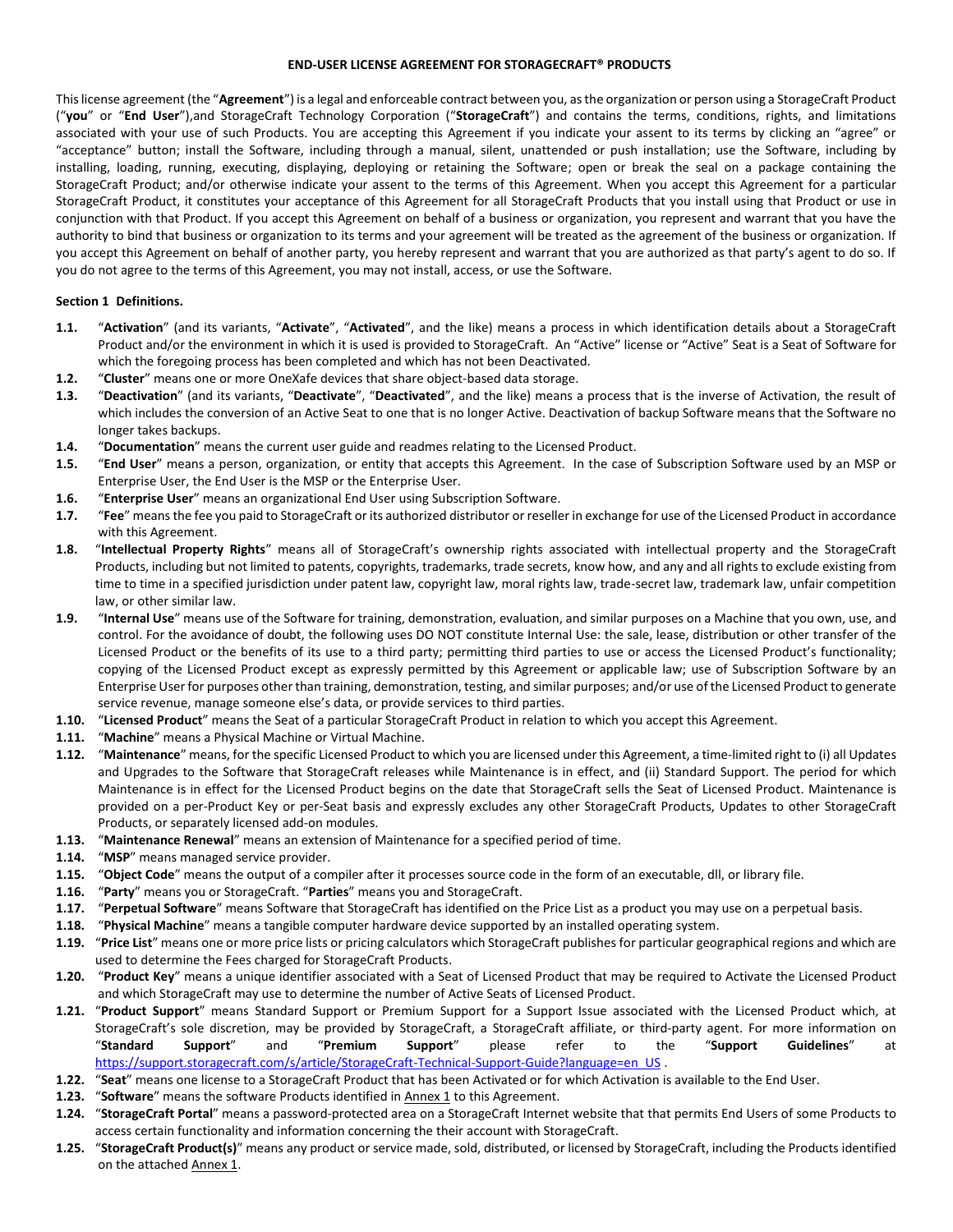- **1.26.** "**Subscription Software**" means Software that StorageCraft has identified on the Price List as a product you may use for a Subscription Period.
- **1.27. "Subscription Period**" means the period during which StorageCraft grants you a license to use Subscription Software, which commences on the date StorageCraft sells the Seat of Subscription Software.
- **1.28.** "**Support Issue"** means a technical question or issue associated with the Licensed Product.
- **1.29.** "**Update**" means StorageCraft's release of patches, issue corrections, and/or bug fixes to existing End Users of a particular version of Licensed Product in a particular geographical region. Updates are generally denoted by a change to the version number to the right of the far right decimal, such as from "Product X Version 8.1.2" to "Product X Version 8.1.3."
- **1.30.** "**Upgrade**" means StorageCraft's public release of a Licensed Product that replaces the prior version of such Product on the Price List in a particular geographical region. Upgrades are generally denoted by a change to the version number to the left of the far-right decimal, such as from "Product Y Version 5.1.0" to "Product Y Version 6.0.1."
- **1.31.** "**Use**" means the ability to run, execute, load, deploy, or display the Licensed Product (or any part of the Licensed Product) in its Object Code form as it was provided to you by StorageCraft or its authorized distributor or reseller, but only in accordance with the terms of this Agreement.
- **1.32.** "**Virtual Machine**" means a software emulation of a computer hardware device with an operating system.
- **1.33.** "**Volume Product Key**" means a Product Key issued at StorageCraft's discretion authorizing you to install and use Seats of Licensed Product on as many computers as are authorized by the Volume Product Key.

**Section 2 License Grant.** Subject to the terms and conditions of this Agreement, any applicable StorageCraft Product terms of use, and receipt of all Fees applicable to the Licensed Product, you are granted a limited, personal, non-transferable, non-exclusive, non-sublicenseable, as-is right to install and use the Licensed Product in its unaltered Object Code form on a Machine and for the term applicable to the particular Licensed Product.

## **Section 3 Conditions and Restrictions Associated with Certain StorageCraft Products**

- **3.1. Perpetual Software.** Perpetual Software may be used only on a Machine that you own. You may not use or install Perpetual Software on a Machine owned by a third party and/or use the functionality of the Software to provide managed or professional services to third parties. In addition to other remedies for breach of this Agreement, StorageCraft, in its sole discretion, may refuse to provide Product Support or functionality if it reasonably believes the Perpetual Software has been used in violation of this Section.
- **3.2. Subscription Software.** If you are an MSP or in the business of providing managed or professional services to customers, you may install and use the Subscription Software on a Machine owned by your customer, provided that such installation and use does not otherwise violate this Agreement. If you are an Enterprise User, you may use the Subscription Software only for your Internal Use on a Machine owned by you. If you obtain the Subscription Software through a distributor, reseller, or master MSP, you understand and acknowledge that, in the event that such supplier fails to pay fees associated with use or distribution of the Subscription Software, or otherwise breaches its agreement with StorageCraft (or its subsidiary or corporate affiliate), the following may be suspended or terminated: your use of the Subscription Software, your access to the StorageCraft Portal, if any, and your access to Product Support. You further understand, acknowledge, and consent that your agreement with such supplier may be assigned to StorageCraft or its designee to permit continued delivery of Subscription Software and other StorageCraft Products. If you use Subscription Software as an MSP or as part of a business engaged in protecting, managing, and/or storing customer data, the following shall apply: (a) you will advise the customer in writing of all terms in this Agreement that may adversely affect the customer if this Agreement is terminated; (b) you are responsible for delivering any managed and professional services in compliance with this Agreement and ensuring your customers' compliance with the requirements of this Agreement; (c) you shall enter into a written agreement with your customers, the terms of which shall include the following: (i) StorageCraft is the owner of the Licensed Product; (ii) the Licensed Product is licensed to you, not the customer; (iii) the Licensed Product is licensed "as is", with all faults, and there are no warranties, representations, or conditions, express or implied, written or oral, arising by statute, operation of law, or otherwise relating to the Licensed Product; and (iv) StorageCraft is not liable for any damages, whether direct, incidental, indirect, special, punitive, or consequential (collectively, the "**Minimum Customer Terms**"); and (d) if you fail to advise customers of the Minimum Customer Terms, you shall indemnify and hold StorageCraft harmless from any and all claims, damages, and liabilities arising from such failure.
- **3.3. OneXafe Data Protection Software.** In order to use OneXafe Data Protection Software in a Cluster, each OneXafe appliance in the Cluster must have an Activated Seat of OneXafe Data Protection Software.
- **3.4. IT Edition.** A license to ShadowProtect IT Edition and/or ShadowProtect IT Edition Professional (collectively "**IT Edition**") require you to identify a Designated Technician. A "**Designated Technician**" is the employee, agent, or representative you designate as its sole user and who maintains exclusive custody of the Product among your agents, employees, or representatives. You may appoint a successor Designated Technician once per calendar quarter. StorageCraft shall have the right to audit your use of IT Edition to determine compliance with this Agreement. IT Edition must be used directly from the USB flash media, or in unusual circumstances, from the Three-Day ISO, which shall not be downloaded more than once in any ten (10) day period and shall be used only in situations in which the USB flash media version of the Software is not capable of running on the target computer or the use of the StorageCraft license server is not a suitable solution. StorageCraft, in its sole discretion, may condition, suspend, or terminate your ability to access or create the Three-Day ISO. You shall not copy, install, redistribute, or share a Seat of IT Edition among your agents, employees, representatives, or third parties and shall not automate or script all or any portion of the functionality of IT Edition.
- **3.5. OneSystem Service.** A license to the OneSystem Service is solely a right to remotely access the functionality of the OneSystem off-premises console management services Software ("**OneSystem Service**"). In order for the OneXafe appliance to maintain full functionality, it requires active Maintenance or a subscription to the OneSystem Service. You shall use commercially reasonable security precautions in your use of the Product.
- **3.6. Evaluation License.** An Evaluation License is a time-limited right to use a Seat of Licensed Product to evaluate, test, and/or assess the Licensed Product's features, functionality, and interoperability. An Evaluation License may not be sold, resold, or leased, and is subject to suspension, Deactivation, and/or termination at StorageCraft's sole discretion. An Evaluation License does not include Maintenance.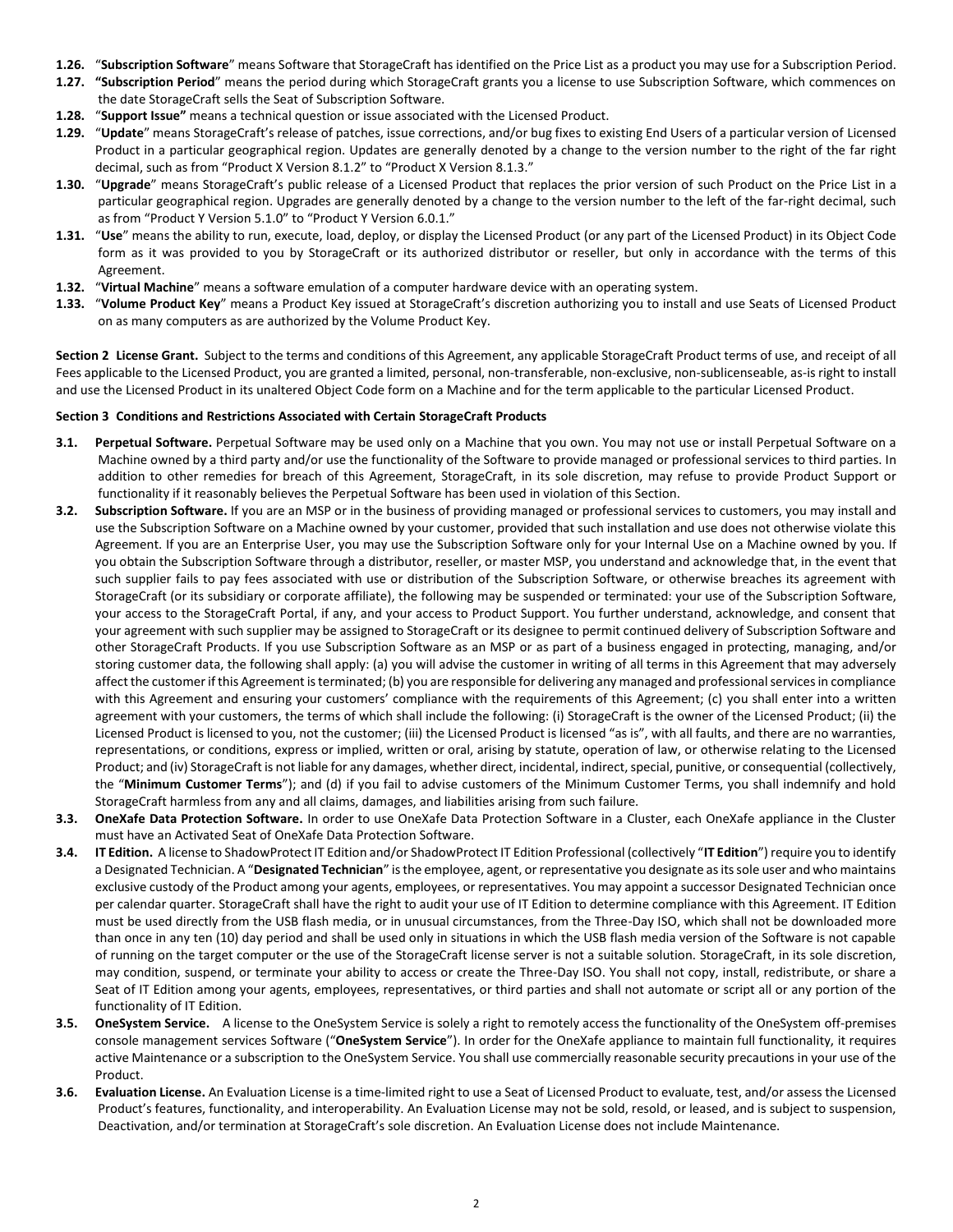- **3.7. Internal Use/Not-For-Resale ("NFR") License.** An Internal Use/NFR License may be used solely for Internal Use, may not be sold, resold, transferred or leased, and is subject to suspension, Deactivation, and/or termination at StorageCraft's sole discretion. An Internal Use/NFR License does not include Maintenance.
- **3.8. Trial License.** A Trial License is a time-limited license to a Seat of Licensed Product that may have limited functionality. A Trial License may not be sold, resold, or leased, and is subject to suspension, Deactivation, and/or termination at StorageCraft's sole discretion. A Trial License does not include Maintenance.
- **3.9. APIs.** The Software may include one or more application programming interfaces, scripts, and/or associated tools (collectively "**APIs**"), which are subject to the following restrictions: the APIs shall be used, whether directly or indirectly, only by you and only for your personal use (except in the case of End Users of Subscription Software delivering managed services to third parties, who may use the API to benefit their customer); they shall be used solely in conjunction with the particular Product licensed to you; they shall be used only with the user interface delivered with the Licensed Product or with a StorageCraft-licensed or StorageCraft-approved third-party user interface, service, agent, or module; you shall not use the APIs in conjunction with or to develop products or services competitive to the particular Licensed Product licensed to you; and you shall not use the APIs in a manner that suggests ownership by you or anyone other than StorageCraft.

**Section 4 Proprietary Rights; Patents.** This is a license and not a sale. The Software and Documentation are proprietary to StorageCraft and/or its licensors and are protected under the laws of the United States and under international treaty provisions. Nothing in this Agreement constitutes a waiver of StorageCraft's rights under U.S. or international copyright law or any other law. Notwithstanding anything to the contrary in this Agreement, StorageCraft owns and retains all right, title, and interest in and to (a) the Licensed Product and Documentation, including without limitation all copies, modifications, translations, localizations, components, and features, and (b) the Intellectual Property Rights in and associated with the Licensed Product and Documentation. Your rights to use the Licensed Product are limited to those rights expressly identified in this Agreement. You have no implied license rights in or to the Licensed Product or Documentation. This Agreement governs any Updates, Upgrades, releases, revisions, or enhancements to the Licensed Product. This Agreement does not include a grant of any ownership right, title, interest, security interest, or other interest in the source code or Object Code of the Licensed Product, in any copy of the Licensed Product or Documentation, or in StorageCraft's Intellectual Property Rights. Various StorageCraft Products are protected by one or more patents, a listing of which can be found at [https://www.storagecraft.com/legal/patents.](https://www.storagecraft.com/legal/patents)

Section 5 License Restrictions. Unless expressly authorized by this Agreement, applicable law, or StorageCraft's prior written consent, you shall not directly or indirectly do any of the following with respect to the Licensed Product and Documentation: (i) use them in violation of the terms of this Agreement; (ii) infringe StorageCraft's Intellectual Property Rights in or related to any StorageCraft Product or Documentation; (iii) copy the Licensed Product or Documentation; (iv) permit concurrent use of any Activated Seat of the Licensed Product on more than one Machine or use the Licensed Product to protect or manage a number of Machines that exceeds the entitlements you have purchased or licensed; (v) grant a security interest in, rent, lease, transfer rights to, or otherwise dispose of the Licensed Product or Documentation (any such disposition made without such consent shall be null and void); (vi) permit third-party use of the Licensed Product or Documentation by persons other than you or your authorized employee, agent or contractor, which you have engaged for purposes of operating and using the Licensed Product or Documentation on your sole behalf; (vii) use the Licensed Product in any service bureau, facility management, or time sharing arrangement; (viii) remove, obscure or alter any notice of patent, copyright, trade secret, trademark, or other proprietary right; (ix) reverse engineer, decompile, or recompile the Licensed Product or otherwise attempt to discover source code or trade secrets related to the Licensed Product; (x) modify the Licensed Product or create derivative works of the Licensed Product; (xi) work around any technical or security limitations of the Licensed Product; (xii) separate the components of the Licensed Product by, among other things, installing them on different Machines; (xiii) use VirtualBoot in conjunction with image files created by software other than the specific Seat of Licensed Product with which VirtualBoot was provided to you; (xiv) in providing managed or professional services directly or indirectly to customers, participate in a scheme with third parties for the aggregation of Seats of Licensed Product in an attempt to achieve lower pricing; (xv) copy, frame or mirror any part or content of the OneSystem services, other than copying or framing on an intranet or otherwise for internal business purposes; (xvi) interfere with or disrupt the integrity or performance of the OneSystem services or third-party data contained therein; (xvii) access the License Product for purposes of building a competitive product or service; and/or (xviii) cause or permit any individual to do any of the foregoing.

**Section 6 Third-Party Products.** If you use the Licensed Product with a third-party product, service, or application (a "**Third-Party Product**"), this Agreement does not grant you a license, right, or permission to use the Third-Party Product. By using the Licensed Product with a third-party product, service, or application, you represent and warrant that such use does not and shall not violate intellectual property or licensing rights associated with the Third-Party Product. If your use of the Licensed Product and a Third-Party Product requires you to share or provide to StorageCraft and/or the Third-Party Product provider information or credentials associated with your use of the Licensed Product and/or Third-Party Product, you consent to such use of that information and/or those credentials by StorageCraft and/or the Third-Party Product provider. Plugins, APIs, and other Software constituting third-party integration tools are free tools and you assume all risk of interoperability issues arising from their use with other software with which they interact and interoperate, including Third-Party Products and applications. Further, in reference to the StorageCraft Recovery Environment and Recovery Environment Builder, you are licensed to use such Software only with the Licensed Product with which the Recovery Environment or Recovery Environment Builder were provided to you.

**Section 7 General Limitations.** The Software may cease to function if you violate the terms of this Agreement or the applicable term of the Licensed Product lapses or expires. A Licensed Product may require a reliable Internet connection permitting the Licensed Product to periodically connect with StorageCraft systems. The Licensed Product may lose functionality, cease to function, or Deactivate if necessary system requirements are not satisfied. Certain Software Products are licensed only for use and installation on a particular operating system or type of Machine.

**Section 8 Product Support.** StorageCraft provides Product Support for a Licensed Product in accordance with the Support Guidelines if Maintenance is in effect for the Product. As a condition of receiving Product Support, you shall provide all information reasonably requested by StorageCraft or its agent for the delivery of such support. YOU UNDERSTAND THAT SUCH INFORMATION MAY INCLUDE PERSONAL DATA UNDER APPLICABLE DATA PRIVACY LAWS AND THAT SUCH INFORMATION MAY BE TRANSFERRED TO STORAGECRAFT OR ITS DESIGNEE IN THE UNITED STATES. YOU WARRANT AND REPRESENT THAT YOU ARE AUTHORIZED TO PROVIDE SUCH INFORMATION TO STORAGECRAFT UNDER APPLICABLE DATA PRIVACY LAWS.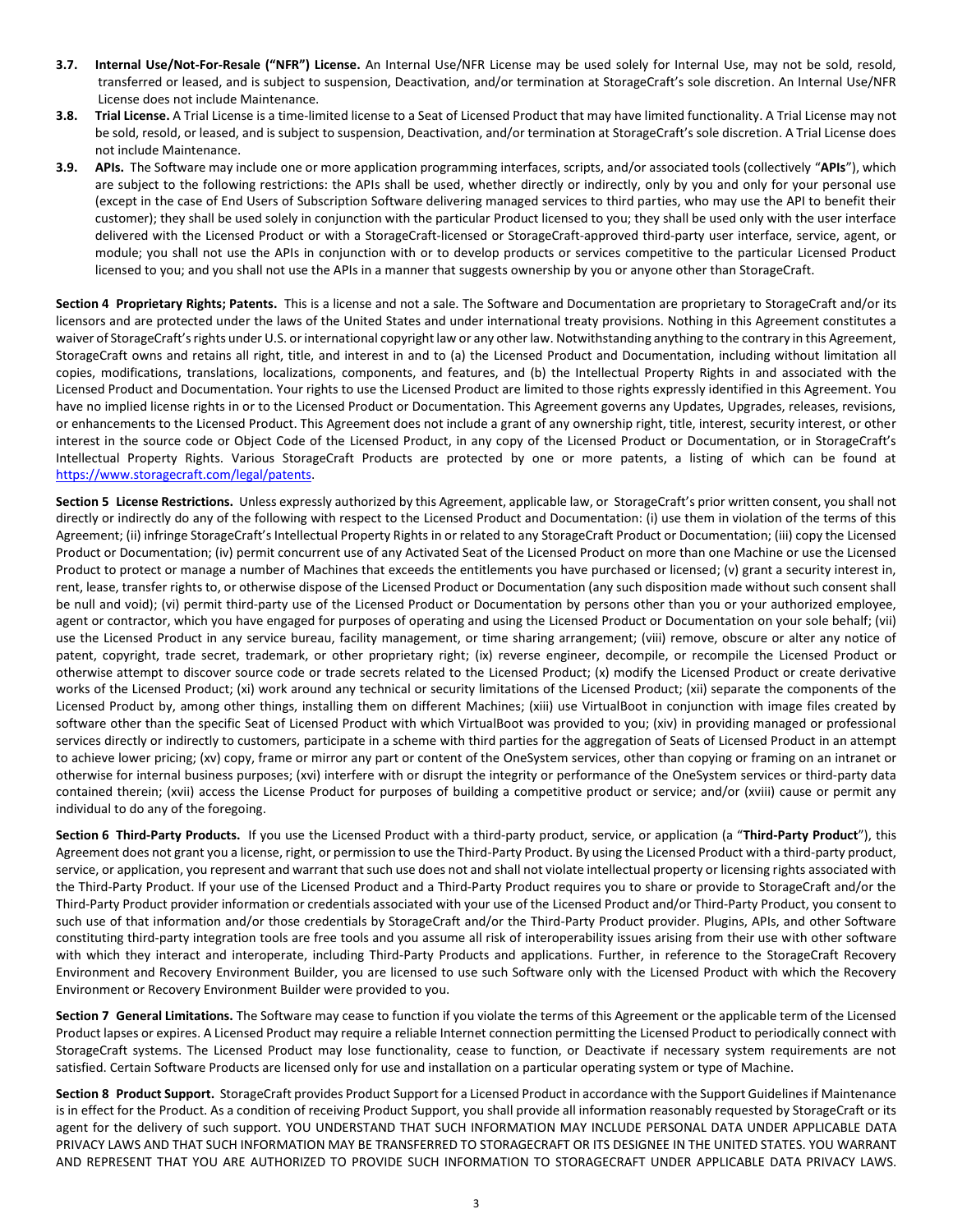Product Support is not provided for plugins, APIs, integration tools, Evaluation Licenses, Internal Use/NFR Licenses, or generally any Product, utility, or tool for which a Fee or monetary consideration was not paid to StorageCraft.

**Section 9 Use of StorageCraft Portal**. If StorageCraft permits you to use the StorageCraft Portal, you are solely responsible for: (i) all transactions conducted through use of your Portal access credentials, (ii) all changes made to your data or account through use of such credentials, (iii) ensuring that only persons you have authorized to use the credentials have access to them, and (iv) timely payment of fees and charges due and owing for all StorageCraft Products and services deployed, issued, or provisioned through the StorageCraft Portal using your credentials. You shall indemnify and hold StorageCraft harmless from any claims, proceedings, or causes of action that relate to any alleged misuse or unauthorized use of the StorageCraft Portal by means of credentials owned or provided to you if such use is due to no fault of StorageCraft. If you become aware of unauthorized access to your account or credentials, you will notify StorageCraft immediately at [security@storagecraft.com.](mailto:security@storagecraft.com) If StorageCraft determines that a security breach has occurred or is likely to occur, it may suspend your StorageCraft Portal account and require you to change your passwords and other credentials.

Section 10 Versions. Updates, Upgrades, and additional features of StorageCraft Products will be released, added, or created at StorageCraft's sole and complete discretion, and StorageCraft makes no warranty, promise, or commitment to make any such offering.

**Section 11 Volume Product Keys.** In the case of Perpetual Software, all Seats subject to a Volume Product Key must be installed and used solely by you on Machines you own. In the case of Subscription Software used by an Enterprise User, all Seats subject to a Volume Product Key must be installed and used solely by the Enterprise User on Machines it owns. Any Upgrades of a Licensed Product obtained pursuant to a Volume Product Key may only be obtained in a quantity equal to the number of Seats licensed pursuant to the Volume Product Key. Using Seats licensed pursuant to a Volume Product Key other than as set forth in this Agreement voids all Seats associated with the Volume Product Key.

**Section 12 Compliance with Intellectual Property Obligations.** You acknowledge that certain StorageCraft Products include features and functionality that back up, replicate, store, manage, manipulate, and/or transfer electronic data and that these processes require the copying of such data, which may include digital files, software programs, and other data subject to third-party intellectual property rights, such as license agreements and/or copyrights. The requirements of license agreements vary, as do the laws and regulations governing the use and copying of data. You understand and agree that StorageCraft has no knowledge concerning the data you store, backup, replicate, manage, manipulate, or transfer through use of StorageCraft Products and that StorageCraft has no knowledge of the third-party intellectual property rights and obligations applicable to that data. You also understand and agree that this Agreement does not grant you authority or license to copy or transfer the data you store, backup, manage, manipulate, or transfer using StorageCraft Products. You acknowledge and agree that it is solely your obligation to understand and comply with legal requirements associated with such data. You represent and warrant that your use of StorageCraft Products violates neither applicable third-party license agreements or intellectual property rights nor applicable international, national, state, regional, or local laws or regulations, and you shall indemnify and hold StorageCraft harmless against claims, actions, costs, expenses, and liabilities arising from any claim that your use of StorageCraft Products violates applicable law or third-party intellectual property rights.

Section 13 Passwords. If you employ password-protection or encryption functionality of a StorageCraft Product, system, or Portal, you understand that loss of your password will result in the loss of access to your data and potential inability to use the StorageCraft Product, system, or Portal. StorageCraft shall not have any: obligation to keep, maintain, or monitor any password you create; liability associated with loss of your password; or obligation to assist in its recovery. BY CREATING A PASSWORD OR ENCRYPTING YOUR DATA, YOU ASSUME ALL RISK ASSOCIATED WITH LOSS OF THAT PASSWORD AND THE ASSOCIATED DATA.

Section 14 Activation. The records of StorageCraft's activation server are determinative in any question concerning whether a StorageCraft Product has been Activated.

**Section 15 Documentation Review.** You shall review the Documentation relating to the Licensed Product and familiarize yourself with the Product's operation and functionality.

**Section 16 Breach; Termination.** This Agreement may terminate through the expiration of Subscription Software, a termination for convenience, or a termination for cause. Either Party may terminate this Agreement for convenience at any time by providing notice to the other Party. If, for its convenience, StorageCraft terminates this Agreement as to a Seat of Perpetual Software for which you paid a Fee, it shall refund the Fee you paid on a pro-rata basis calculated over thirty-six (36) months from the date the Fee was paid. If Maintenance is in effect for such Licensed Product, the portion of the Maintenance Fee corresponding to the unused Maintenance subscription shall also be refunded. (There shall be no refund for Seats of Perpetual Software purchased more than thirty-six (36) months earlier and for which Maintenance is not in effect at the time of termination.) If, for its convenience, StorageCraft terminates the Agreement as to a Seat of Subscription Software for which you paid a Fee, it shall refund a portion of the Fee on a pro-rata basis in an amount corresponding to any remaining unused period of the Subscription. The foregoing refunds are subject to satisfactory proof of purchase and Deactivation of the Software. StorageCraft may terminate this Agreement if you materially breach it or any other agreement you have entered into with StorageCraft. Your failure to timely pay Fees due and owing to StorageCraft, its authorized agent or representative, or its authorized reseller, distributor, or master MSP is a material breach and a basis for termination for cause. If StorageCraft terminates this Agreement for cause, StorageCraft will provide ten (10) days' written notice to you, after which period the Agreement will automatically terminate. Upon termination of this Agreement, you shall cease all use of the Licensed Product and Documentation and you shall reasonably cooperate in: (a) removing or deactivating all copies of the Licensed Product from computers on which it is installed; (b) returning or destroying all media containing the Software; and (c) satisfying all financial obligations you may have to StorageCraft or its authorized reseller, distributor, or master MSP, associated with your use of the Licensed Product, including without limitation payment of all Fees due and owing. If you terminate this Agreement for convenience or StorageCraft terminates this Agreement for cause, you shall not be entitled to return or refund of any portion of Fees you paid.

**Section 17 Suspension.** If StorageCraft determines that you have breached this or any other Agreement with StorageCraft, such as through nonpayment of Fees, StorageCraft may elect to suspend your access to certain functionality of the Licensed Product, access to Product Support,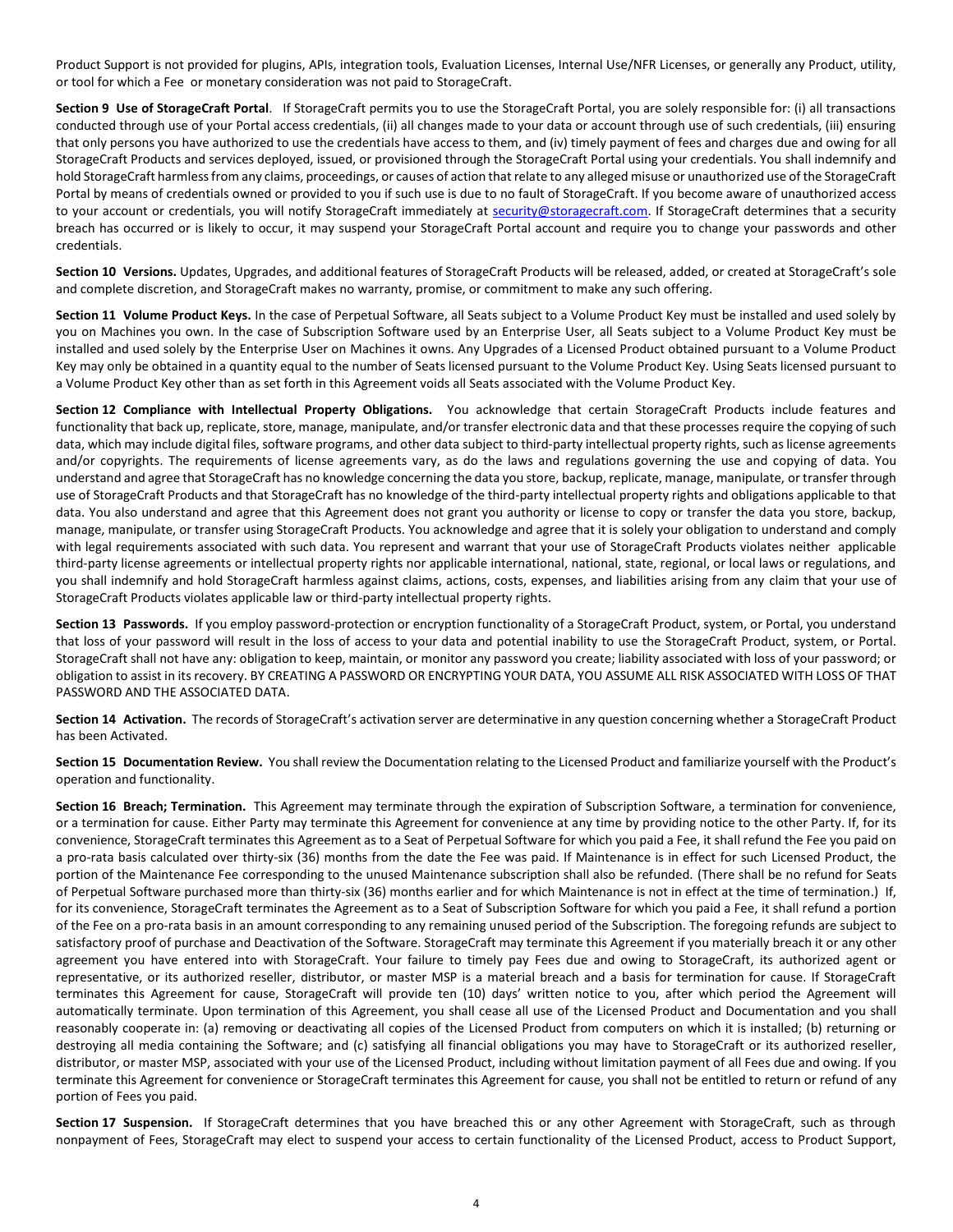and/or access to StorageCraft Portals until the breach is cured. StorageCraft's decision to suspend functionality or access is without prejudice to its right to terminate the Agreement for the same cause(s) underlying the suspension.

**Section 18 Limited Warranties; Exclusive Remedy.** StorageCraft warrants that it has the right to grant this license to the Licensed Product as set forth herein and that, for a period of thirty (30) days' following your purchase of the Licensed Product, the Licensed Product will function substantially as described in the Documentation under ordinary operating circumstances. With the exception of any return and exchange rights set forth in the StorageCraft Return Policy, and provided that you notify StorageCraft of a warranty claim within forty-five (45) days following your purchase of the Licensed Product, your sole and exclusive remedy against StorageCraft and its agents, employees, representatives, officers, directors, contractors, dealers, resellers, distributors, authorized representatives, licensors, and providers is, at StorageCraft's discretion: (a) replacement of the defective Licensed Product or (b) a refund of Fees paid to and received by StorageCraft for the defective Licensed Product. For any Software warranty claim accepted by StorageCraft, you must promptly return any defective media to StorageCraft or its dealer, distributor, reseller, or authorized representative at your own expense. This limited warranty is void if the defect is the result of alteration, abuse, damage, misapplication, or use of the Licensed Product for a purpose or application for which it was not intended or that violates this Agreement or applicable law. Notwithstanding any statement in this Agreement to the contrary, if you obtained the Licensed Product for free, or without the payment of monetary compensation, any above-described remedy will be provided at StorageCraft's sole discretion. This Section gives you specific rights and you may also have other rights that vary according to the state or country in which you reside.

**Section 19 Disclaimer of Other Warranties.** EXCEPT FOR THE WARRANTIES DESCRIBED IN SECTION 18 OF THIS AGREEMENT, THE LICENSED PRODUCT IS PROVIDED AND LICENSED "AS IS", WITH ALL FAULTS, AND THERE ARE NO WARRANTIES, REPRESENTATIONS, OR CONDITIONS, EXPRESS OR IMPLIED, WRITTEN OR ORAL, ARISING BY STATUTE, OPERATION OF LAW, OR OTHERWISE, REGARDING THE LICENSED PRODUCT OR ANY OTHER STORAGECRAFT PRODUCT OR SERVICE PROVIDED UNDER OR IN CONNECTION WITH THIS AGREEMENT. UNLESS OTHERWISE STATED IN THIS AGREEMENT, AND TO THE MAXIMUM EXTENT PERMITTED BY APPLICABLE LAW, STORAGECRAFT, ITS CORPORATE AFFILIATES, SUBSIDIARIES, AGENTS, LICENSORS, AND AUTHORIZED REPRESENTATIVES DISCLAIM ALL WARRANTIES AND CONDITIONS, WHETHER EXPRESS, IMPLIED, OR STATUTORY, INCLUDING WITHOUT LIMITATION ANY (IF ANY) WARRANTIES OR CONDITIONS OF OR RELATED TO: MERCHANTABILITY, DURABILITY, FITNESS FOR A PARTICULAR PURPOSE, LACK OF VIRUSES, NONINFRINGEMENT, WORKMANLIKE EFFORT, AND LACK OF NEGLIGENCE. THE LICENSED PRODUCT CONTAINS TECHNOLOGY THAT IS NOT FAULT TOLERANT AND IS NOT DESIGNED, MANUFACTURED, OR INTENDED FOR USE IN ENVIRONMENTS OR APPLICATIONS IN WHICH THE FAILURE OF THE LICENSED PRODUCT COULD LEAD TO DEATH, PERSONAL INJURY, OR SEVERE PHYSICAL, PROPERTY, OR ENVIRONMENTAL DAMAGE. THIS IS AN ARM'S LENGTH TRANSACTION, YOU HAVE ENGAGED IN APPROPRIATE DUE DILIGENCE CONCERNING STORAGECRAFT AND THE LICENSED PRODUCT, AND UNLESS THIS AGREEMENT EXPRESSLY PROVIDES OTHERWISE, THE ENTIRE RISK ARISING OUT OF USE OR PERFORMANCE OF THE LICENSED PRODUCT REMAINS WITH YOU. IF ANY IMPLIED WARRANTY IS NOT DISCLAIMED UNDER APPLICABLE LAW, THEN SUCH IMPLIED WARRANTY IS LIMITED TO THIRTY (30) DAYS FROM THE DATE YOU ACQUIRED THE LICENSED PRODUCT, SUBJECT TO THE EXCLUSIVE REMEDY PROVISION SET FORTH IN THIS AGREEMENT. SOME JURISDICTIONS DO NOT PERMIT LIMITATIONS ON CERTAIN WARRANTIES, SO THE FOREGOING THIRTY (30) DAY TIME LIMITATION ON IMPLIED WARRANTIES MAY NOT APPLY TO YOU. THE LIMITED WARRANTY HEREIN, IF ANY, GIVES YOU SPECIFIC LEGAL RIGHTS AND YOU MAY ALSO HAVE OTHER LEGAL RIGHTS WHICH VARY BY JURISDICTION. WARRANTY INQUIRIES MAY BE SENT TO STORAGECRAFT AT: [NOTICES@STORAGECRAFT.COM](mailto:NOTICES@STORAGECRAFT.COM) OR TO THE NOTICE ADDRESS SPECIFIED IN THIS AGREEMENT.

**Section 20 Limitation of Liability.** ANY LIABILITY OF STORAGECRAFT, ITS CORPORATE AFFILLIATES, SUBSIDIARIES, AGENTS, AUTHORIZED REPRESENTATIVES, AND LICENSORS FOR ANY LOSSES ARISING FROM THE LICENSED PRODUCT OR THIS AGREEMENT SHALL BE LIMITED TO DIRECT DAMAGES AND SHALL NOT EXCEED ANY FEE YOU PAID FOR USE OF THE LICENSED PRODUCT, OR IN THE CASE OF YOUR USE OF SUBSCRIPTION SOFTWARE, SHALL NOT EXCEED ONE HUNDRED PERCENT (100%) OF THE AMOUNT YOU PAID TO STORAGECRAFT FOR SUCH USE IN THE SIX (6) MONTHS IMMEDIATELY PRECEDING YOUR WRITTEN NOTICE TO STORAGECRAFT OF SUCH ALLEGED LOSSES. IN NO EVENT SHALL STORAGECRAFT, ITS CORPORATE AFFILIATES, SUBSIDIARIES, LICENSORS, AGENTS OR AUTHORIZED REPRESENTATIVES BE LIABLE FOR ANY INCIDENTAL, INDIRECT, SPECIAL, PUNITIVE, OR CONSEQUENTIAL DAMAGES (INCLUDING WITHOUT LIMITATION PROCUREMENT OF SUBSTITUTE GOODS OR SERVICES; LOSS OF PROFITS AND REVENUES, USE, OR DATA; OR BUSINESS INTERRUPTION), EVEN IF STORAGECRAFT OR ITS CORPORATE AFFILIATES, SUBSIDIARIES, LICENSORS, AGENTS OR AUTHORIZED REPRESENTATIVES HAVE BEEN ADVISED OF THE POSSIBILITY OF SUCH DAMAGES. THE USE OF THE LICENSED PRODUCT MAY BE SUBJECT TO LIMITATIONS, DELAYS, AND OTHER RISKS INHERENT IN THE USE OF THE INTERNET AND ELECTRONIC COMMUNICATIONS AND STORAGECRAFT IS NOT RESPONSIBLE FOR ANY DELAYS, DELIVERY FAILURES, DATA CORRUPTION, DATA LOSS, OR OTHER DAMAGE RESULTING FROM SUCH ISSUES. THE LIMITATIONS IMPOSED BY THIS SECTION, THE REMEDIES AVAILABLE, AND THE CONSIDERATION EXCHANGED REFLECT THE ALLOCATION OF RISK BETWEEN THE PARTIES AND ARE AN ESSENTIAL ELEMENT OF THE BASIS OF THE BARGAIN BETWEEN THEM. THESE LIMITATIONS APPLY EVEN IN THE EVENT OF FAULT, TORT, NEGLIGENCE, MISREPRESENTATION, OR STRICT OR PRODUCT LIABILITY. SOME JURISDICTIONS DO NOT ALLOW THE EXCLUSION OR LIMITATION OF INCIDENTAL OR CONSEQUENTIAL DAMAGES, SO THE ABOVE LIMITATION OR EXCLUSION MAY NOT APPLY TO YOU. YOU RELEASE STORAGECRAFT FROM ALL LIABILITY IN EXCESS OF THE LIABILITIES THAT ARE LIMITED BY THIS SECTION, INCLUDING WITHOUT LIMITATION ANY CLAIM FOR INDEMNIFICATION OR CONTRIBUTION, NO MATTER HOW ARISING. CONSUMERS IN CERTAIN COUNTRIES MAY BE SUBJECT TO CERTAIN CONSUMER PROTECTION LAWS UNIQUE TO THEIR LOCALE AND WHICH MAY LIMIT THE ABILITY TO MODIFY OR EXCLUDE LIABILITY. IF YOU ACQUIRED THE SOFTWARE FOR BUSINESS PURPOSES, YOU CONFIRM THAT ANY APPLICABLE CONSUMER PROTECTION LAWS DO NOT APPLY TO YOU OR YOUR USE OF THE LICENSED PRODUCT. IF STORAGECRAFT BREACHES A CONDITION OR WARRANTY IMPLIED BY APPLICABLE LAW AND WHICH CANNOT LAWFULLY BE MODIFIED OR EXCLUDED BY THIS AGREEMENT THEN, TO THE MAXIMUM EXTENT PERMITTED BY LAW, STORAGECRAFT'S LIABILITY TO YOU IS LIMITED, AT STORAGECRAFT'S OPTION, TO: (A) REPLACEMENT OR REPAIR OF THE LICENSED PRODUCT AND/OR RE-SUPPLY OF PRODUCT SUPPORT; OR (B) THE COST OF REPLACING OR REPAIRING THE LICENSED PRODUCT AND/OR THE COST OF RE-SUPPLYING PRODUCT SUPPORT. YOU AGREE TO COMPLY WITH ALL THIRD-PARTY LICENSING REQUIREMENTS THAT MAY BE AFFECTED BY YOUR USE OF THE LICENSED PRODUCT AND TO INDEMNIFY AND HOLD STORAGECRAFT HARMLESS FROM ANY AND ALL CLAIMS, DAMAGES, AND/OR LOSSES RELATING TO YOUR USE OF THE LICENSED PRODUCT IN VIOLATION OF THIRD-PARTY LICENSING REQUIREMENTS

## **Section 21 Government Use**

**21.1. Application.** This Section 21 applies if you are an agency or instrumentality of the U.S. Federal Government ("**Government End User**"), or a prime contractor or subcontractor (at any tier) under any contract, grant, cooperative agreement, or other activity with the U.S. Federal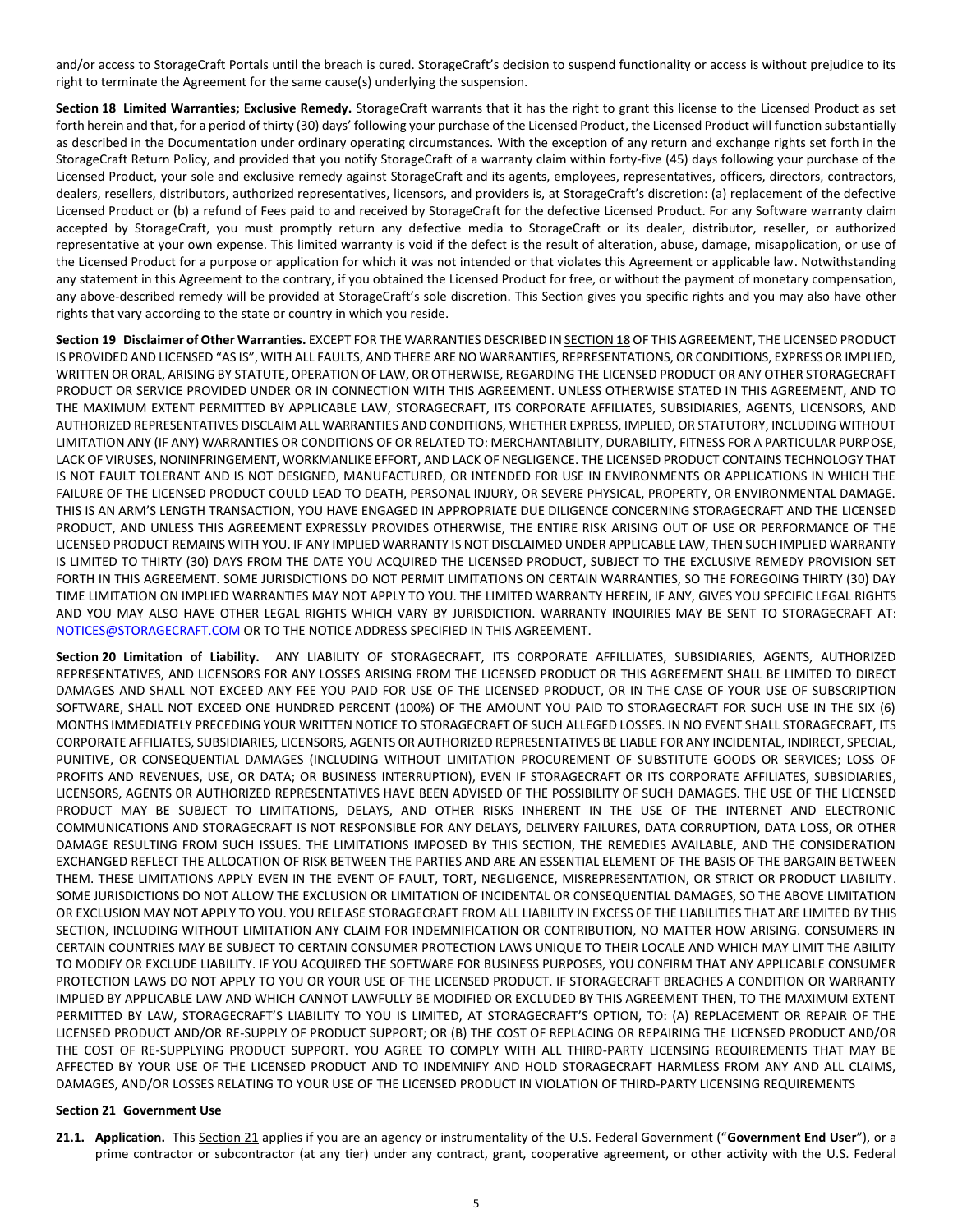Government. In such case, the terms and conditions of this Section shall pertain to the Government End User's use and disclosure of the Software and Documentation and shall supersede any conflicting terms or conditions.

- **21.2. Acceptance.** If you are a Government End User purchasing a StorageCraft Product pursuant to a United States General Services Administration Schedule Contract or other applicable United States Government contract ("**U.S. Government Contract**"), you accept the terms of this Agreement by placing an order for the StorageCraft Product under the applicable U.S. Government Contract, effective as of the date of such order.
- **21.3. Disputes.** Notwithstanding any language in this Agreement to the contrary, disputes with the U.S. Federal Government shall be subject to resolution pursuant to the Contract Disputes Act of 1978, as amended. This Agreement does not limit or disclaim any of the warranties specified in a valid Government Contract under Federal Acquisition Regulation 52.212-4(o). In the event of a breach of warranty, the U.S. Federal Government reserves all rights and remedies under the: (i) Government Contract under which it placed an order for the Software, (ii) Federal Acquisition Regulations, and (iii) Contract Disputes Act, 41 USC 7101-7109.
- **21.4. United States Government Restricted Rights Legend.** All Software and Documentation are commercial in nature. The Software and Documentation are "Commercial Items", as that term is defined in 48 C.F.R. § 2.101, consisting of "Commercial Computer Software" and "Commercial Computer Software Documentation", as such terms are defined in 48 C.F.R. § 252.227-7014(a)(1), (4)-(5), and used in 48 C.F.R. § 12.212 and 48 C.F.R. § 227.7202, as applicable. Consistent with 48 C.F.R. §§ 12.212, 252.227-7015, 227.7202-1-4, and 52.227-14, and other relevant sections of the Code of Federal Regulations, as applicable, the Software and Documentation are licensed to United States Government end users (a) only as Commercial Items, and (b) with only those rights that are granted to all other end users of the Software, according to the terms and conditions contained in this Agreement.
- **21.5. Sections Not Applicable.** Sections 3.2 (Subscription Software), 26 (Entire Agreement), 32 (Applicable Law), and 33 (Dispute Resolution) of this Agreement shall not apply to Government End Users but shall continue to apply to prime contractors and subcontractors of the U.S. Federal Government. All other provisions of this Agreement remain in effect as written.
- **21.6. Intellectual Property Indemnification.** Notwithstanding any language in this Agreement to the contrary, StorageCraft will indemnify a Government End User and hold a Government End User harmless against costs, expenses and liabilities upon any claim that the Software infringes or violates any U.S. or foreign patent, copyright, trademark, or trade secret rights, provided that: (a) a Government End User notifies StorageCraft promptly in writing of any notice of any such claim; (b) a Government End User cooperates with StorageCraft in all reasonable respects in connection with the investigation and defense of any such claim; and (c) should the Software become, or in StorageCraft's opinion be likely to become, the subject of a claim of infringement or trade secret misappropriation, a Government End User will permit StorageCraft, at StorageCraft's option and expense, either to: (i) procure for a Government End User the right to continue using the Software; (ii) replace or modify the same so that it becomes non-infringing; or (iii) terminate this Agreement, accept the return of the Software, and refund to a Government End User the amount it paid for the Software, subject to the United States Government's statutory right to require continued performance. Notwithstanding anything herein to the contrary, however, StorageCraft shall have no obligation or liability to a Government End User under any provision of this Section if any infringement or trade secret misappropriation claim is based upon use of the Software in a manner other than that for which it was furnished by StorageCraft, or its authorized reseller, distributor or authorized representative, or upon any Software which has been modified by or for a Government End User in such a way as to cause it to become infringing.

**Section 22 Compliance with Law; Export Laws**. You shall comply with all applicable international, national, state, regional, and local laws and regulations concerning use of the Licensed Product. You agree that StorageCraft, its employees, and its agents are subject to U.S. export control laws that prohibit or restrict: (i) transactions with certain parties and (ii) the type and level of technologies and services that may be exported from the U.S. These laws include without limitation, the Export Administration Act, the Arms Export Control Act, the International Economic Emergency Powers Act, and regulations issued pursuant to these and other applicable export laws (the "**Export Laws**"). You shall comply fully with all Export Laws to assure that neither the Licensed Product, nor any direct products thereof are: (1) exported, directly or indirectly, in violation of the Export Laws or (2) used for any purpose prohibited by Export Laws, including without limitation, nuclear, chemical, or biological weapons proliferation. None of the Software or underlying information or technology may be downloaded or otherwise exported or re-exported: (i) into (or to a national or resident of) Cuba, North Korea, Iran, Sudan, Syria, the Crimea region of Ukraine, or any other country subject to U.S. sanctions applicable to the export or reexport of goods; or (ii) to anyone on the U.S. Treasury Department's List of Specially Designated Nationals and Blocked Persons List and Foreign Sanctions Evaders List, or the U.S. Commerce Department's Denied Persons List, Unverified List, Entity List, or the Department of State's Nonproliferation Sanctions list. You are responsible for obtaining any necessary U.S. government authorizations and performing export clearance formalities required to ensure your compliance with the Export Laws. You acknowledge that you can contact the U.S. Departments of Commerce and Treasury for guidance as to applicable export licensing requirements, sanctioned programs and other restrictions. By downloading or using the Licensed Product, or, if you are a Government End User, by accepting the terms of this Agreement by placing an order for the Licensed Product under an applicable United States Government contract, you agree to the foregoing and represent and warrant that you are not located in, under the control of, or a national or resident of any such country or on any such list, and that you acknowledge you are responsible to obtain any necessary U.S. Government authorization to ensure compliance with U.S. law.

**Section 23 Foreign Corrupt Practices Act (FCPA).** You warrant and represent that neither you nor any of your officers, directors, employees, agents or other representatives have performed or will perform any of the following acts in connection with this Agreement, any sale made or to be made hereunder, or any compensation paid or to be paid hereunder: pay, offer or promise to pay, or authorize the payment of, any money, or give or promise to give, or authorize the giving of, any services or anything else of value, either directly or through a third party, to any official or employee of any governmental authority or instrumentality, or of a public international organization, or of any agency or subdivision thereof, or to any political party or official thereof or to any candidate for political office for the purpose of (i) influencing any act or decision of that person in his official capacity, including a decision to fail to perform his official functions with such governmental agency or instrumentality or such public international organization or such political party, (ii) inducing such person to use his influence with such governmental agency or instrumentality or such public international organization or such political party to affect or influence any act or decision thereof, or (iii) securing any improper advantage.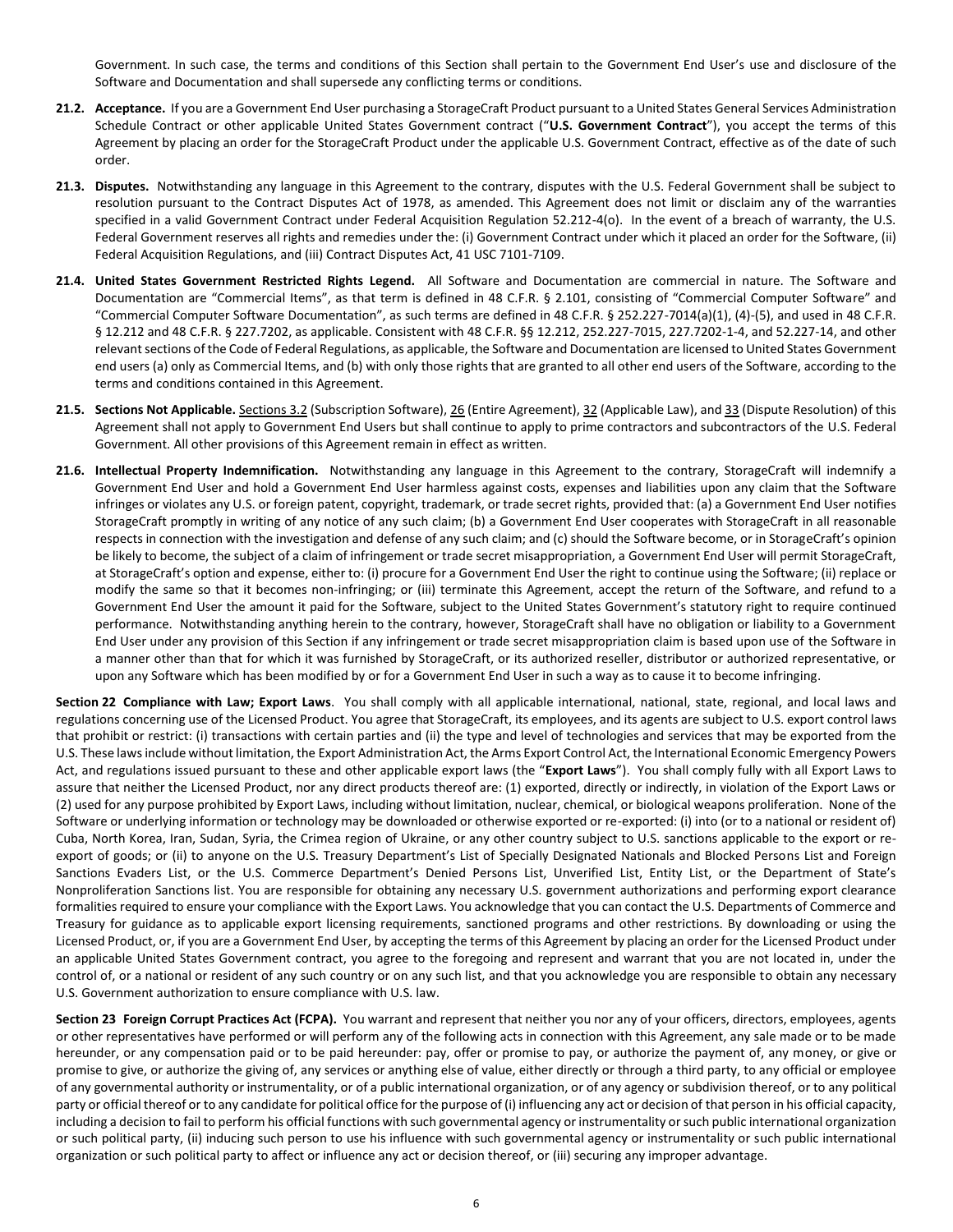**Section 24 Notices.** All notices given or served under this Agreement shall be in writing and: (a) personally delivered to the Party to be notified, in which instance notice shall be deemed to have been given and received upon actual delivery; (b) sent by a reputable international overnight commercial courier service (such as FedEx) addressed to the Party to be notified, in which instance notice shall be deemed to have been given one (1) business day after deposit with such courier service for delivery; (c) sent by email, in which instance notice shall be deemed to have been given and received upon actual delivery; or (d) delivered to the Party to be notified by any other means where it can be established that the Party to be notified received such notice, in which instance notice shall be deemed to have been given and received upon the date of receipt. StorageCraft's notice address is: StorageCraft Technology Corporation, Attn: Legal; 380 W. Data Drive, Suite 300, Draper, UT 84020; email[: legal@storagecraft.com](mailto:legal@storagecraft.com) and [notices@storagecraft.com.](mailto:notices@storagecraft.com) Your notice address is the address and/or email address you or your authorized StorageCraft distributor or reseller provided to StorageCraft. You agree that it is your obligation to provide StorageCraft with an accurate notice address and that, if you fail to do so, notice delivered by StorageCraft to your last know address or email address shall be sufficient under this Agreement. Either Party may change its contact information for notice purposes by giving ten (10) days' prior written notice to the other Party in any manner described above.

**Section 25 Severability.** If any provision of this Agreement is unenforceable or invalid pursuant to any applicable law, such unenforceability or invalidity will not render this Agreement unenforceable or invalid as a whole, and such unenforceable or invalid provision will be changed and interpreted so as to best accomplish the objectives of such provision within the limits of applicable law.

**Section 26 Entire Agreement.** Unless you have entered into a separate, written and signed agreement with StorageCraft that expressly modifies this Agreement, this Agreement is the complete and exclusive statement of the agreement between you and StorageCraft concerning the Licensed Product and supersedes all previous communications, representations, understandings, and agreements, whether oral or written, between the Parties.

**Section 27 Waiver or Modification.** This Agreement may not be modified except by a written and express amendment or addendum issued by a duly authorized representative of StorageCraft. You understand and agree that StorageCraft, in its sole discretion, may amend, modify, and/or replace this Agreement at any time. Your continued use of the Licensed Product following such amendment, modification, and/or replacement of the Agreement constitutes your acceptance of the amendment, modification, or replacement version of this Agreement. Receipt of future releases of the Licensed Product, Updates, and Upgrades may be conditioned on your acceptance of an amended, modified, or replacement version of this Agreement. No delay or failure to act represents a waiver of the rights inherent to, retained by, or granted to StorageCraft under this Agreement.

**Section 28 No Third-Party Beneficiary.** No third party is or shall be a beneficiary of this Agreement and no third party shall have the right to enforce this Agreement. This includes, without limitation, a third party from which you purchased the Licensed Product, a third party that provides services to you in relation to the Licensed Product, or a customer to which you provide services using the Licensed Product.

**Section 29 Assignment.** This Agreement is personal to you and you may not assign it (including by operation of law) unless (a) StorageCraft grants its prior written consent, which will not be unreasonably withheld, delayed, or conditioned, or (b) due to a Change of Control. A "**Change of Control**" means a transaction in which: (i) you become a subsidiary to another entity, (ii) there is the sale, exchange, or other disposition of 50% or more of your outstanding voting equity securities immediately prior to such transaction to another entity or group of affiliates of such entity, or (iii) there is a merger resulting in the owners of your outstanding voting equity securities immediately prior to such transaction owning less than 50% of the surviving entity's outstanding voting equity securities. Any other attempt by you to transfer the rights or obligations under this Agreement will be null and void and will constitute a material breach of this Agreement.

**Section 30 Headings and Captions.** The headings and captions used in this Agreement are for convenience or reference only and shall not modify, expand, limit, or describe the scope or intent of this Agreement or in any other way affect the terms or conditions of this Agreement.

**Section 31 Force Majeure.** No delay, failure or default in performance of any obligation of StorageCraft hereunder shall constitute a breach of the Agreement to the extent caused by fire, flood, explosion, war, terrorism, embargo, labor strike, government requirement, civil, or military authority, act of God, act or omission of carriers, or other similar causes beyond its control.

**Section 32 Applicable Law.** This Agreement shall be governed and construed exclusively in accordance with the laws of the State of Utah, U.S.A., without application of any choice-of-law or conflict-of-law principles, rules, or provision that would result in the application of the laws of any jurisdiction other than Utah. The Parties irrevocably submit to the personal jurisdiction of the state or federal courts of Utah. The United Nations Convention on Contracts for the International Sale of Goods shall not apply to this Agreement. Any action for provisional relief concerning this Agreement or the Parties' relationship hereunder, including but not limited to a temporary restraining order, preliminary injunction, attachment in aid of arbitration, or order for any interim or conservatory measure, shall be brought exclusively in Salt Lake County, State of Utah, U.S.A. The Parties consent and submit to the exclusive jurisdiction of the state or federal courts in Salt Lake County, State of Utah, U.S.A., for purposes of any action for such provisional remedy or interim or conservatory measure.

**Section 33 Dispute Resolution.** At the election of either Party to this Agreement, any dispute, controversy, or claim arising out of, relating to, or in connection with the following shall be submitted for final resolution by arbitration: the Licensed Product's performance, including without limitation any alleged deficiency or defect; loss or corruption of data or damage to systems or infrastructure; breach or alleged breach of privacy or data privacy laws or regulations; the existence or breach of a contractual, statutory, or common-law warranty associated with this Agreement or a StorageCraft Product; the terms and obligations of this Agreement as they pertain to the foregoing; and the performance, termination, rescission, or alleged breach of this Agreement as they pertain to the foregoing (collectively, "**Arbitral Dispute**"). In the event arbitration is elected, both Parties expressly waive any right to a trial by jury for any claim constituting an Arbitral Dispute. Any claim by StorageCraft for infringement, violation of copyright, trademark, or Intellectual Property Rights, or breach of this Agreement arising from facts constituting infringement or violation of Intellectual Property Rights is not an Arbitral Dispute, but shall be brought exclusively before a court of competent jurisdiction in Salt Lake County, State of Utah, U.S.A. If the claimant is the Party electing arbitration, they must do so in writing before filing a complaint or otherwise bringing an action in court. If the respondent is the Party electing arbitration, they must do so in writing on or before the last day to answer and/or respond to a summons and/or complaint brought by the other Party. If you are a resident of or are headquartered in the U.S., the arbitration shall be conducted by the American Arbitration Association (the "**AAA**") in accordance with the AAA Commercial Arbitration Rules in effect at the time of the arbitration, except as those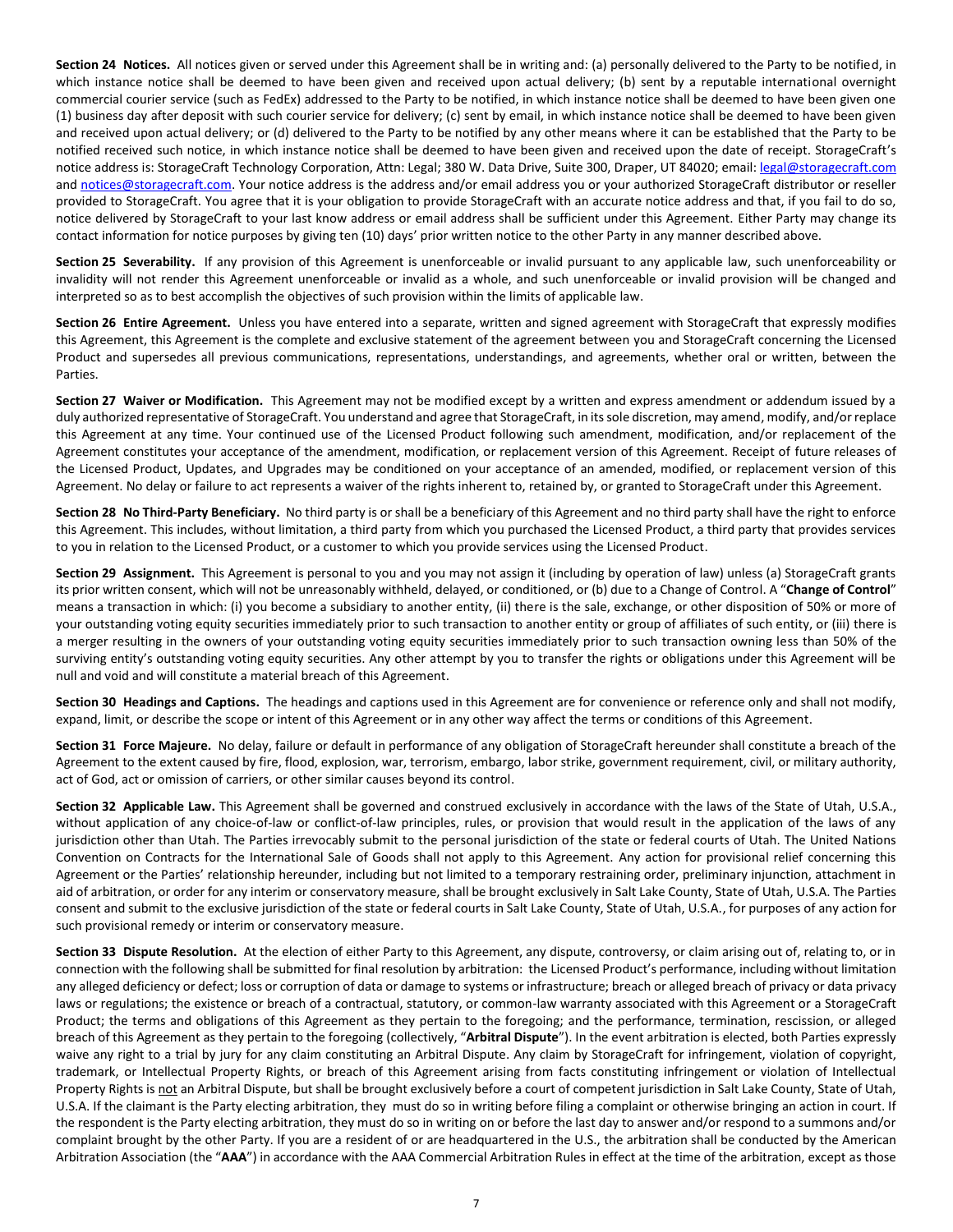rules may be modified by this Agreement or stipulation of the Parties. If you are not a U.S. resident or do not maintain a place of business in the U.S., the arbitration shall be conducted by the International Centre for Dispute Resolution (the "**ICDR**") in accordance with the ICDR International Arbitration Rules in effect at the time of the arbitration, except as those rules may be modified by this Agreement or stipulation of the Parties. The Commercial Arbitration Rules and International Arbitration Rules are collectively referred to as the "**Rules**." Copies of the Rules can be obtained, free of charge, a[t http://www.adr.org/.](http://www.adr.org/) The Parties shall be entitled to conduct discovery as follows: twenty (20) interrogatories, twenty (20) requests for production of documents, three (3) subpoenas to third parties, three (3) oral depositions, and one (1) written-question deposition. The Parties intend that any arbitration between them shall involve only the claims between the Parties and not any claims by a Party against a third party. No other dispute between a Party and a third party shall be included in the arbitration. Class arbitration shall not be permitted. The arbitration shall be conducted by a single arbitrator selected in accordance with the Rules except that the arbitrator must be a retired state or federal judge or foreign equivalent. Filing fees, arbitrator fees, and other fees charged by the arbitral body shall be paid initially by StorageCraft. Arbitration shall be conducted in the English language. If you are a resident of or are headquartered in North America, the place of arbitration shall be Salt Lake County, State of Utah, U.S.A. If you are a resident of or are headquartered in a country located in Asia or Oceania (as those regions are defined by the United Nations Statistics Division M49 Standard), the place of arbitration shall be Sydney, Australia. If you are a resident of or are headquartered in a country located in a geographical region other the two foregoing regions, the place of arbitration shall be Dublin, Ireland. Any award is final and binding on the Parties and may be challenged in a court of competent jurisdiction only upon those grounds allowed under the Utah Uniform Arbitration Act. In the absence of challenge, judgment on the award may be entered in any court of competent jurisdiction. Without otherwise limiting the authority conferred on the arbitrator by this Agreement and the Rules, the arbitrator shall not have the authority to exercise equitable principles or award equitable remedies. By agreeing to Arbitration, the Parties do not intend to deprive any court of competent jurisdiction in Salt Lake County, State of Utah, U.S.A., of its ability to hear disputes that are not Arbitral Disputes or to issue any form of provisional remedy, including but not limited to a temporary restraining order, preliminary injunction, attachment in aid of arbitration, or order for any interim or conservatory measure. A request for such provisional remedy or interim or conservatory measure by a Party to a court shall not be deemed a waiver of the agreement to arbitrate. In the event that StorageCraft is the prevailing party in any Arbitral Dispute, the arbitrator shall award StorageCraft all its costs incurred in the proceeding, including without limitation filing, arbitrator, and administrative fees, and other fees imposed by the arbitrator.

Section 34 Open Source. The Software executable, VBoxHDDXSP.dll, includes unmodified files containing VirtualBox Open Source Edition source code, which is licensed under the Common Development and Distribution License Version 1.0 ("CDDL"). StorageCraft made no "modifications" to the CDDL-licensed files and StorageCraft is not a "contributor" as those terms are defined in the CDDL. Irrespective of the CDDL, the Software is licensed and distributed solely in accordance with the terms and conditions of this Agreement and the CDDL gives you no right, title or interest in or to the Software. Please refer to the LICENSES.TXT file included with the Software for links to the CDDL and all referenced CDDL-licensed source code.

**Section 35 Survival.** The provisions of this Agreement relating to payment of any Fees or other amounts owed, infringement of Intellectual Property Rights, warranties, limitation of liability, dispute resolution, matters of construction or interpretation, and other provisions that by their nature survive termination, shall survive any termination or expiration of this Agreement.

**Section 36 Electronic Transaction; Electronic Communications.** The Parties agree that this Agreement may be formed, executed, and/or delivered by electronic means, including the use of electronic signatures and/or electronic agents. StorageCraft shall be entitled to communicate with you regarding your account or StorageCraft Products via email or other electronic communications. You consent to these communications and others regarding the Licensed Product, new product releases, Upgrades, Maintenance, Product Support, and s other information that StorageCraft believes may be relevant to your use of StorageCraft Products.

**Section 37 Personal Information and Privacy.** Please consult StorageCraft's Privacy Policy for information on StorageCraft's collection and processing of personal data. Our Privacy Policy can be found at [https://www.storagecraft.com/privacy-policy.](https://www.storagecraft.com/privacy-policy)

**Section 38 Customer Contact***.* If you have any questions concerning this Agreement, you may contact StorageCraft as follows: website [www.storagecraft.com;](http://www.storagecraft.com/) telephone – 801-545-4700; mail – StorageCraft Technology Corporation, 380 Data Drive, Suite 300, Draper, Utah 84020, U.S.A.

© Copyright 2006-2018 StorageCraft Technology Corporation. All Rights Reserved. This Software and Documentation are the copyrighted property of StorageCraft Technology Corporation and all rights in and to StorageCraft Products are exclusively reserved to and owned by StorageCraft Technology Corporation. StorageCraft, ShadowProtect, ShadowControl, ShadowXafe, OneXafe, OneSystem, and other logos and trademarks are owned exclusively by StorageCraft Technology Corporation in the United States and elsewhere. Microsoft and Windows are registered trademarks of Microsoft Corporation. VirtualBox is or may be a registered trademark of Oracle. VMware is or may be a registered trademark of VMware Inc. Certain StorageCraft products include software components developed by third parties, including without limitation components subject to the GNU General Public License ("GPL") or GNU Lesser General Public License ("LGPL"). These components, including but not limited to GPL code and LGPL code, are distributed WITHOUT ANY WARRANTY and are subject to the copyrights of one or more authors. Applicable licensing information and the third-party components, including GPL and LGPL code, used in StorageCraft products are available at [http://stcfoss.org.](http://stcfoss.org/) All other brands and product names referenced in this Agreement are or may be the trademarks or registered trademarks of their respective owners.

Vers. 2018.07.27